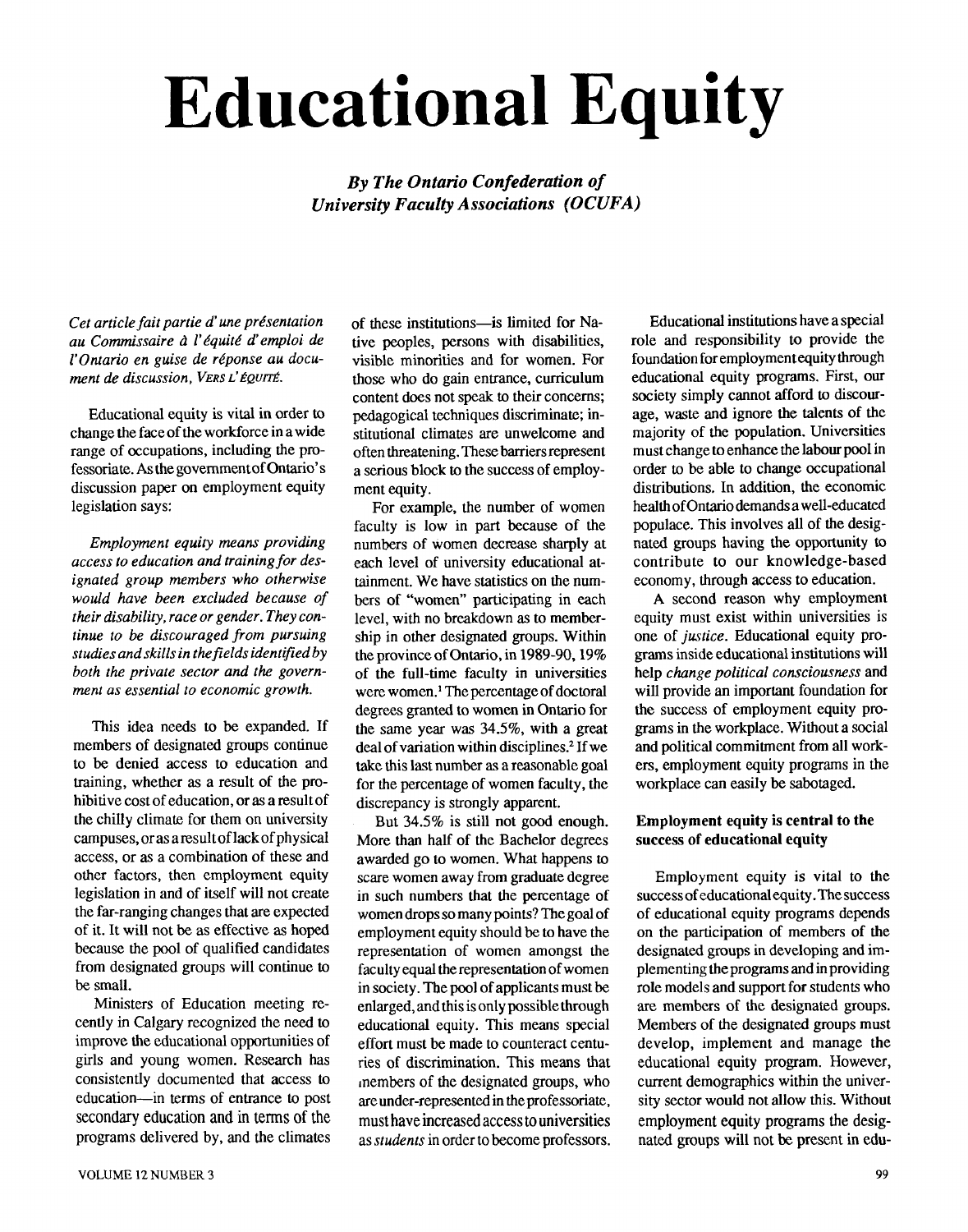cational institutions in sufficient numbers to develop educational equity programs. This emphasizes the need for interlocking educational equity and employment equity programs.

We call on the Ontario government to take a leadership role and to include in the employment equity legislation *a separate section on educational equity.* This *sec*tion would cover all levels of the educational sector: primary and secondary schools, andall post secondary institutions.

#### **Educational Equity as a Separate Section of the Legislation**

Despite the link between educational and employment equity, the focus of each is different. Educational equity, unlike employment equity, does not focus on the range of employees in educational institutions but rather on the programs delivered, the climate in which these programs are delivered and the demographics of the student body.

The concept of educational equity put forward by OCUFA pushes beyond the conventional understanding of the role of educational equity in promoting employment equity programs, i.e., it moves beyond skill training and apprenticeships to highlight post secondary education. For employmentequity tobe truly successful, it must alter the occupational distribution not only in the skilled trades, but across the spectrum of jobs. This is what makes educational equity such an essential part of employment equity.

No section of the proposed legislation put forward in the Discussion Paper allows the scope for developing a program of educational equity. Without a separate section, the strategies for educational equity will be limited by the focus of the document on the workplace. Indeed, educational institutions are only considered in so far as they are also workplaces. Such a section would highlight the special role and responsibility of educational institutions in providing the foundation for employment equity through educational equity programs.

A separate section on educational equity will demonstrate the commitment of this government to employment equity. In the context of the current funding crisis facing the educational sector, such a proactive statement by the government will assist in ensuring that educational programs will not suffer. Without direct intervention by and support from the government, it is all too possible that the momentum toward equity that this government supports will be lost. Indeed, support for educational equity will also strengthen government initiatives for a new kind of accountability by the university sector which is currently being addressed by the task force of the Minister of Colleges and Universities.

#### **The Educational Equity Plan**

The section of the legislation that deals with educational equity must require educational institutions to develop an educational equity plan (in addition to the employment equity plan for their employees) that will be a tool to achieve educational equity goals. This would include proposed policy, curricular and pedagogical changes, and changes in services available to students of the designated groups.

## **Too often members of designated groups carry a disproportionate share of the responsibility for implementing such programs.**

This plan must be mandatory. The Commission should develop standards for goals based on the distributions of designated groups in specific areas: for example, higher goals would be set for Native people in the North, where they are more numerous. As well, the Commission should identify the mandatory components of the plan: for example, an anti-harassment policy and officer.

#### **Collecting and Reporting Data**

Both quantitative and qualitative data about the effects of the educational equity plan should be collected. Examples of quantitative data would be: the number of sexual, racial, etc. harassment cases serviced through complaint offices; resources allocated to Women's and Native Studies; the number of full-time faculty teaching in these areas; the number of applicants in the designated groups; and a breakdown of student populations in the designated groups. These last two especially would force educational institutions to gather data that does not currently exist about the participation of designated groups.

Examples of qualitative data would be: descriptions of the policies that affect the climate on the campus; programs and strategies used to recruit members of designated groups; strategies to change pedagogical practices; and strategies to transform the curriculum.

The collecting and reporting of data on educational equity programs should be the responsibility of the Ministry of Education and the Ministry of Colleges and Universities. This information would be available to all Ministries. In particular, this data could be used to assist the Ministry of Colleges and University Task Force on Accountability. The accountability of universities to society involves much more than a value-for-money audit; this is a context in which broad-based notions of responsibility, which include educational equity, could be addressed, monitored and implemented.

#### **Participation of Teachers in Educational Equity Planning**

Mechanisms must be created and legislated to ensure the full participation of teachers, teachers' associations and unions, and Women's and Native Studies programs, etc., in the setting of priorities and the development of programs to implement educational equity.

It is important that the Educational Equity Plan provide release time or support for those involved in the implementation of equity plans. Too often women and other members of designated groups, because they are present in such small numbers, carry a disproportionate share of the responsibility for and the workload of implementing such programs, often with little power or reward.

#### **Educational Equity Measures**

Educational equity measures fall into three categories:

• Mechanisms to expand access;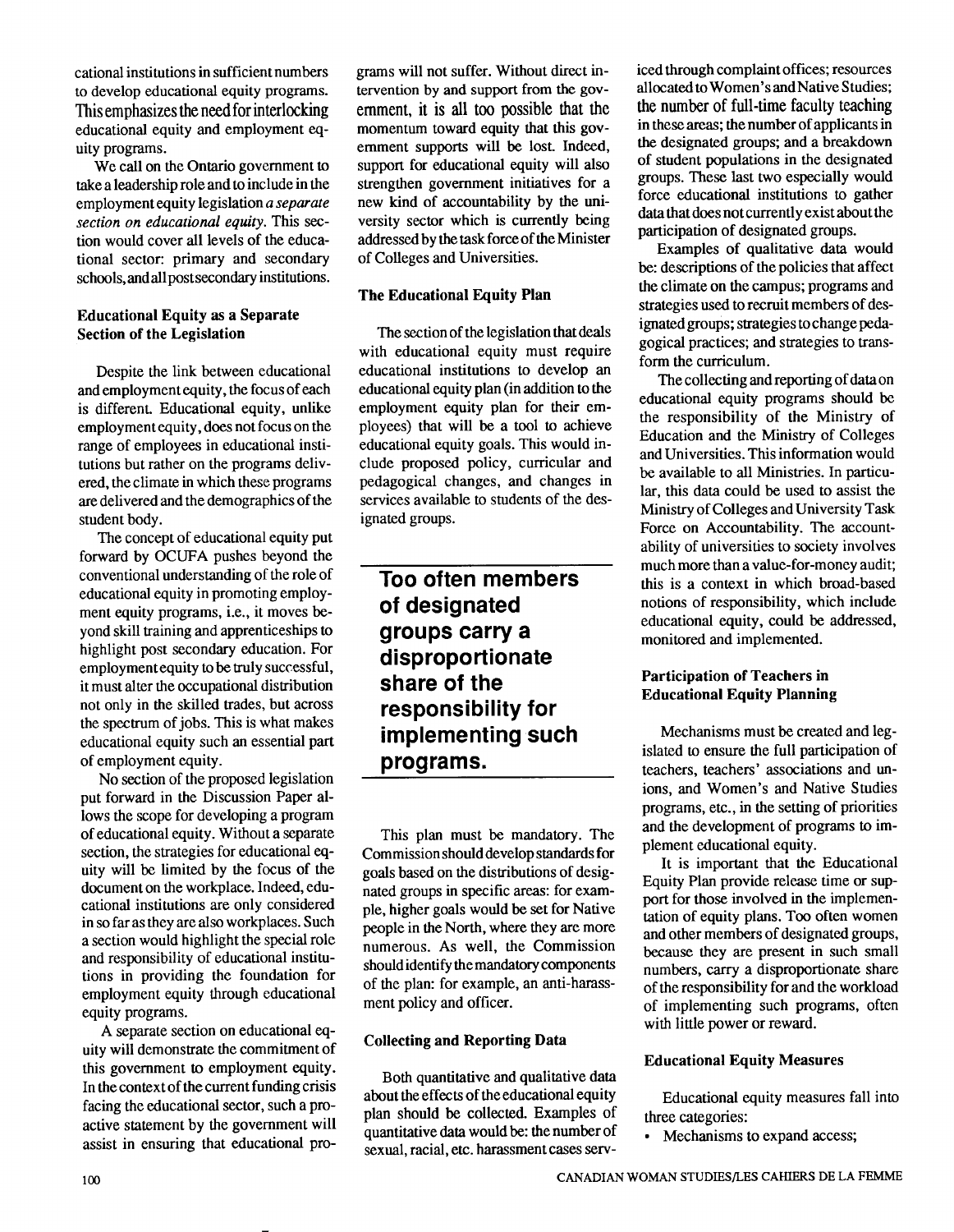- Strategies to improve student experience inside the institution but outside the classroom;
- Strategies to improve student experience inside the classroom, with reference to curriculum and pedagogical practices.

For each level of the educational system, these measures would have to be developed. Also, it must remembered, in the development of strategies, that: 1) women, in addition to being their 'own' group, represent half the other groups; 2) persons with a disability may be female or male, white, Native or visible minority; and 3) a person may have membership in three of the designated groups.

# **Educational equity programs will help change political consciousness.**

OCUFA's two policies on employment equity, *Employment Equity for Women Academics* and *Employment Equity for Academics in Designated Groups*  offer numerous suggestions for how to enlarge the pool of designated group member candidates for the professoriate. In what follows, we will develop a list specific to the universities. These measures focus on attracting students, welcoming them and encouraging them to stay.

With respect togeneral issues of *access,*  educational equity in universities can be encouraged through two kinds of measures: 1) specific structural changes; and2) more symbolic, public gestures that demonstrate their commitment.

Specific *structural changes* that are necessary are:

- 1) the removal of all physical barriers which impede the mobility impaired;
- 2) the establishment of active outreach programmes with high schools to encourage consideration of careers available through the university;
- 3) the establishment of scholarshipsand fellowships specifically for members of these designated groups, especially

in areas in which designated group members are concentrated, free of age and time limits;

- 4) an increase in the availability of parttime degree programs, including math and science programs;
- 5) an increase in the availability of continuing and distance education programmes;
- 6) the provision of remedial courses or transitional year programmes for adult students, to open up to them the full range of university degree programs;
- 7) the scheduling of library and class hours which take into account special needs;
- 8) the recognition of women's differential educational/career paths in the evaluation of their progress, e.g., women may often break up **theii** university **education**  between bachelor degree and master's degree, **or** between master's **degree** and doctoral **degree;**
- 9) the creation of an academic link between the community college and university programmes, to facilitate transfers between institutions;
- 10) the search for new funds and the allocation of a portion of existing funds to enhance the financial accessibility of the university to members of the designated groups;
- 1 1) working towards the elimination of tuition fees, as financial pressures are often especially fierce for members of designated groups;
- 12) encouraging public recognition that under-funding of the universities by government inhibits or prevents the implementation of educational and employment equity strategies; $<sup>3</sup>$ </sup>

More *"symbolic," public gestures* are:

- 1) encouraging participation of the designated groups on Boards of Governors, Advisory Committees, in fundraising campaigns, etc.;
- 2) the creation and advertisement of the university's mission statement concerning educational andemployment equity;
- 3) ensuring that all visual advertising of university programmes in the public media contain representatives of the designated groups;
- 4) inviting representatives of community organizations representing **these**  groups to attend specific university functions thus highlighting the uni-

versity's commitment to educational equity;

- 5) awarding honourary degrees at convocation to community leaders of the designated groups recognizing their community contribution;
- 6) highlighting university policies and practices that create a friendly climate, e.g., orientation pro-grammes, cultural clubs, harassment policies, improved physical access, special counselling services.
- With regard to strategies for improving students' experiences *outside the classroom* universities should (in conjunction with student and employee unions/associations):
- create and publicize harassmentpoli- $1)$ cies to deal with sexual, gender, racial, disability -related and homophobic harassment;
- create and publicize an independent  $2)$ complaint board, race relations committees and equity committees;
- create and publicize specialized stu- $3)$ dent support services available for persons with disabilities;
- $4)$ create specialized student support services in counselling and housing, health services for persons with a disability, support networks of students and faculty, writing and study skills centres, remedial courses, and other services which recognize the special needs of members of the designated groups and of foreign students;
- 5) create an appropriate student, faculty, and staff code of conduct;
- hire and promote visible minority and Native women and men, and women and men with disabilities, and other women, into staff, faculty, and administrative positions to act as role models and mentors;
- 7) recognize and respect religious and cultural holidays, e.g. in the scheduling of exams and special events;
- 8) create special education/campus events around issues of sexism, racism, homophobia, cultural diversity, and sensitivity towards persons with a disability;
- 9) encourage active participation of the designated groups in **the academic**  environment through student unions and departmental activities;